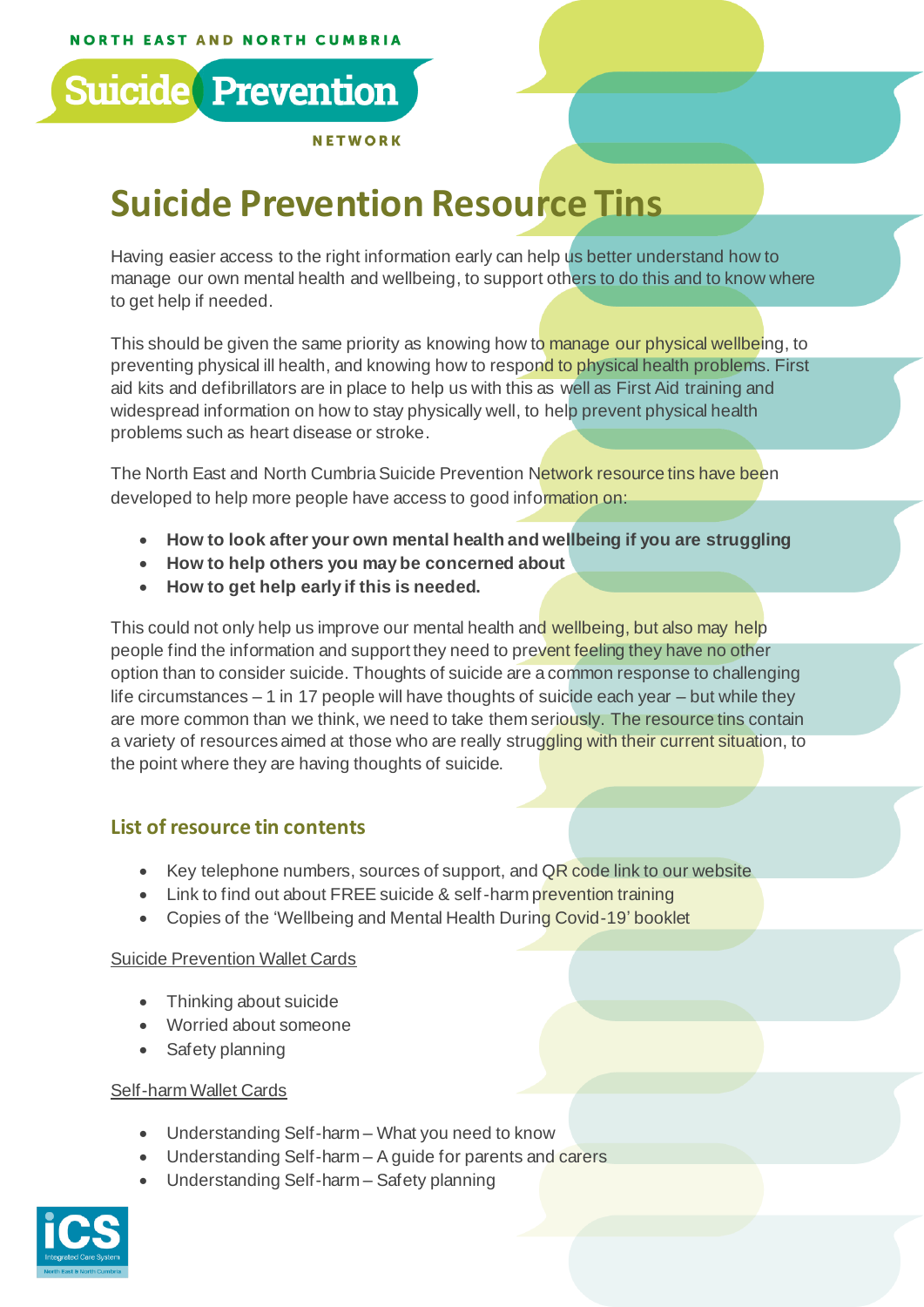#### Postvention Wallet Cards

• Help is at Hand

## **Suggested locationsfor resourcetin be held**

- Pharmacies, GP surgeries, wards, A&E depts, care homes, hostels and other health & care settings.
- Police stations, fire stations, ambulances, and other emergency service settings.
- Schools, colleges, universities and other youth focused settings.
- Workplaces, job centres, foodbanks, churches, libraries, community halls, gyms, hairdressers, and other community settings.

## **Resource tin hosts**

- To share these resources with anyone you are concerned about or anyone who may be supporting someone that they are concerned about.
- To carry out the Zero Suicide Alliance online training and ideally access further suicide and self-harm training: [www.stopsuicidenenc.org/training](http://www.stopsuicidenenc.org/training). Having the confidence to talk about suicide could be a life saver.
- To check contents regularly and ensure contents are replaced.

## **Suicide prevention lead/resource tin coordinator**

- To be a point of contact for resource tin hosts & help monitor their use.
- To promote the resource tins across local communities.
- To order further tins as required.

## **Ordering replacement content**

Hosts - for replacement contents please contac[t england.everylifematters@nhs.net](mailto:england.everylifematters@nhs.net). Someone will respond to process your order. Please note – it may take a few weeks for ordering and delivery.

## **Ordering resource tins**

To order further resource tins – please email your local coordinator with details of your requirements. Someone will respond to process your order. We aim to be able to supply resource tins free of charge however there may be a nominal cost depending on quantity required and where they will be hosted. Please note – it may take a few weeks for ordering and delivery.

• North Cumbria – order throug[h https://www.every-life-matters.org.uk/](https://www.every-life-matters.org.uk/)